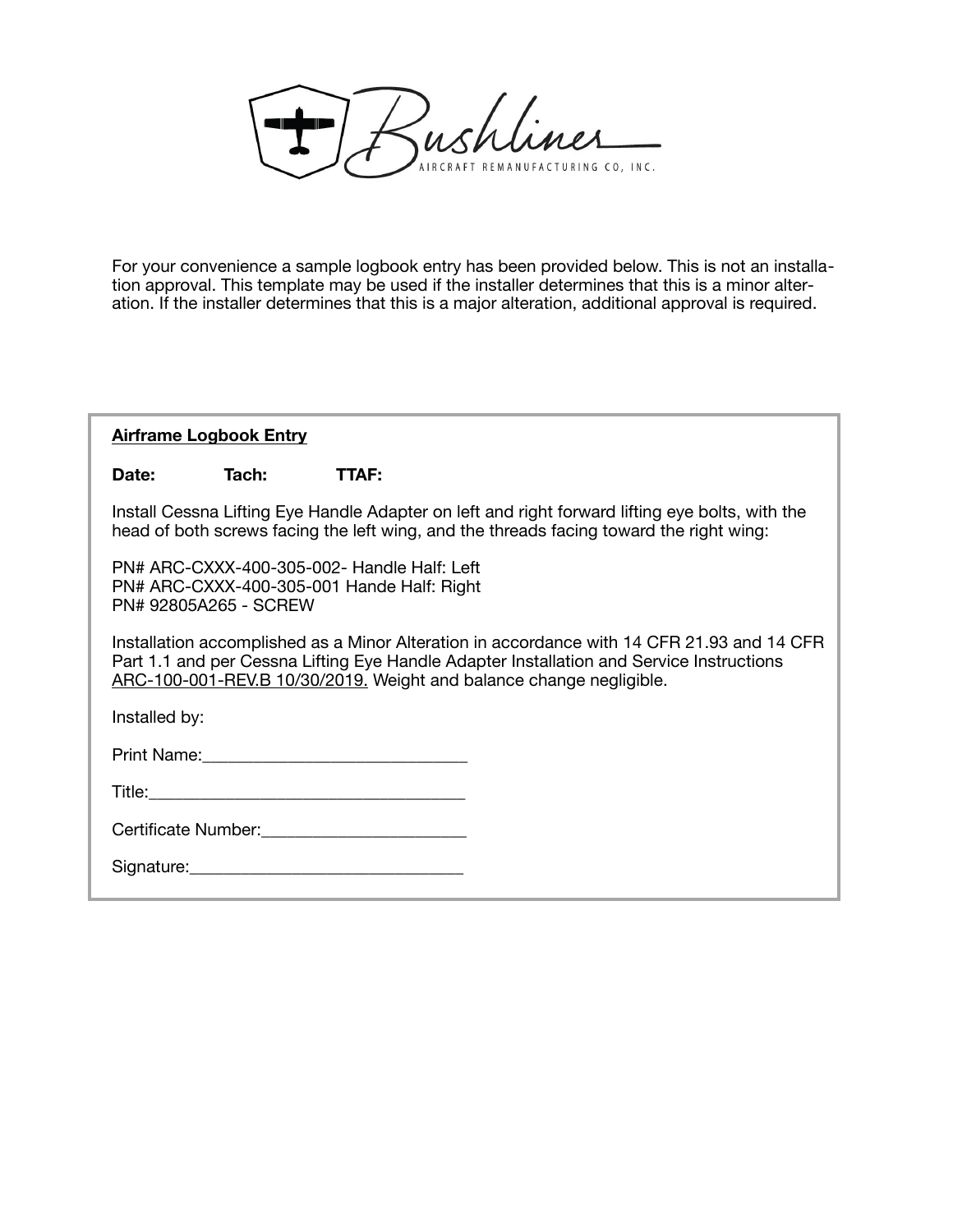# **Cessna Lifting Eye Handle Adapter Installation and Service Instructions ARC-100-001-REV.B 10/30/2019**

- 1. Insert the screw PN# 92805A265 into the non threaded handle half PN# ARC-CXXX-305-002.
- 2. Using a ladder gain access to the lifting eye located on top of the aircraft Cessna PN# 0541115-3
- 3. Marry the two handle halves PN# ARC-CXXX-305-001 and PN# ARC-CXXX-305-002 on the **forward** side of the lifting eye **with the non threaded handle half facing the left wing on both installations.**
- 4. Using a 5/32" hex drive tighten screw PN# 92805A265 and torque to 75.2 inch pounds. This screw includes thread lock pre-applied.
- 5. Repeat steps 1-4 for the opposite side of the aircraft, with the orientation of the handle remaining the same, with the unthreaded half facing the left wing.

#### Service Instructions:

Repeat installation steps 1-4 and apply additional Loctite 242 to the threads of the screw PN# 92805A265. Re-torque screw PN# 92805A265 to 75.2 inch pounds upon any indication of loosening, or upon removal and re-installation.